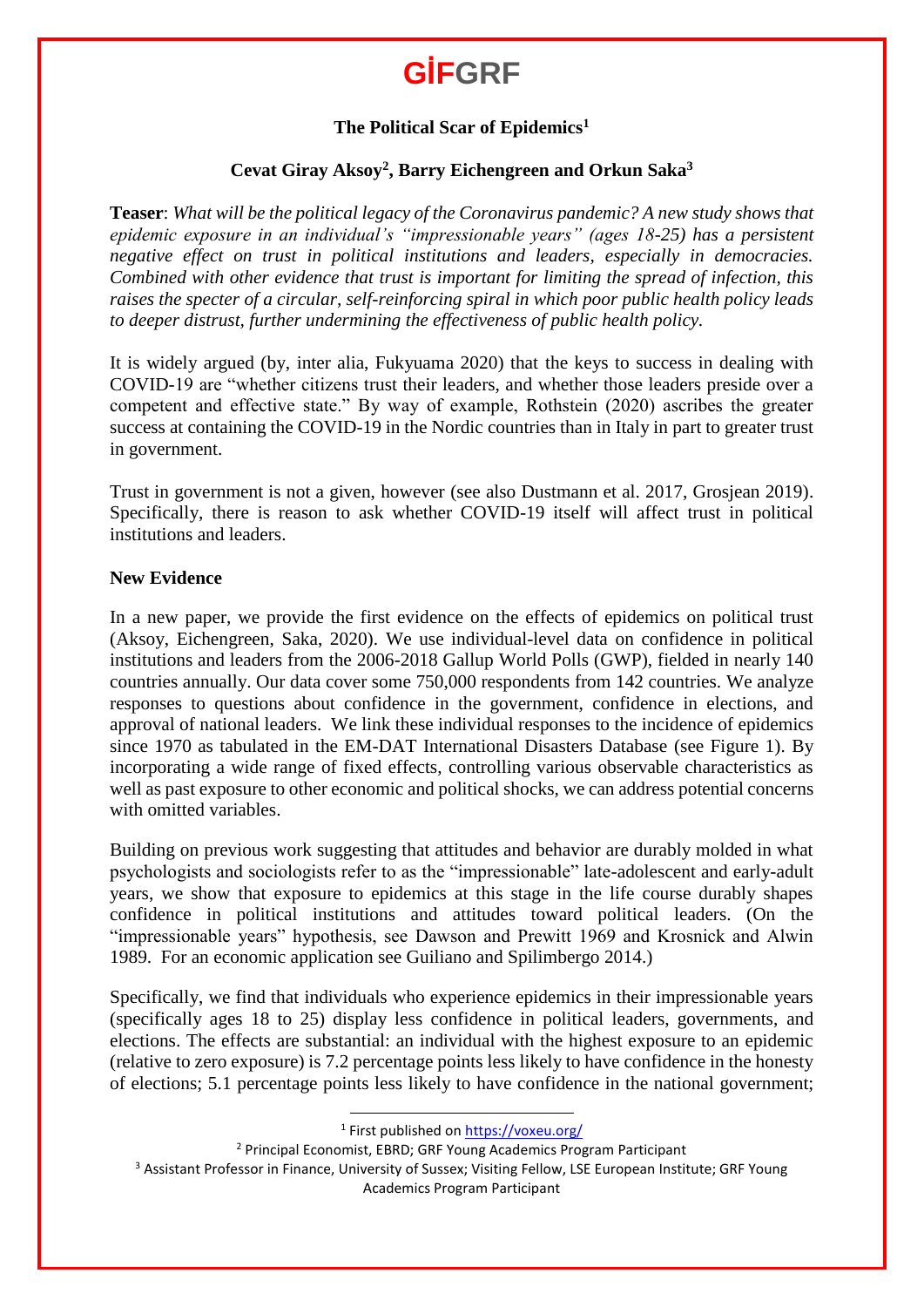and 6.2 percentage points less likely to approve the performance of the political leader. (The respective averages of these three variables in our sample are 51 percent, 50 percent, and 50 percent.) These effects represent the average treatment values for the remainder of life. They decay only gradually and persist for two decades: the difference between the median age during impressionable years (21.5) and the median age in the last subsample (40.5) corresponds to 19 years (Figure 2).

There is significant heterogeneity in these effects. Less-educated individuals respond more strongly, adopting even more negative attitudes toward political institutions and leaders. Residents of urban areas respond more negatively than those residing in rural areas. Women display larger drops in confidence. The negative impact of epidemic exposure is larger in middle- and high-income countries.

#### **Amplification and Transmission**

We then explore amplification and transmission mechanisms. We show that the effects we identify are specific to communicable diseases, such as viruses, which can spread contagiously and where a timely and effective public policy response is critical for containment. For noncommunicable diseases, in contrast, we do not see the same impact of past impressionable-year outbreaks on subsequent views of the trustworthiness of governments and leaders.

In addition, individuals exposed to epidemics in their impressionable years are less likely to have confidence in the public health system and the safety and efficacy of vaccination. The former is indicative of trust in the overall health policies of the government, while the latter can be taken as reflecting attitudes specifically toward pharmaceutical interventions. These findings suggest that the perceived (in)adequacy of health-related government interventions during epidemics, both pharmaceutical and non-pharmaceutical, are important for trust in government more generally.

### **Government Strength Matters**

In addition, the magnitude of the effect we identify depends on the strength of the government at the time of the epidemic. When individuals experience epidemics under weak governments, the negative impact on trust is larger and more persistent. This is consistent with the idea that such governments are less capable of effectively responding to epidemics, hence leading to a long-term fall in political trust.

We substantiate this conjecture by considering this same conditioning factor, government strength, in the context of COVID-19. We show that government strength is associated with statistically significant improvements in policy response time (the number of days between the date of first confirmed case and the date of the first non-pharmaceutical intervention). This supports the notion that government strength at the time of the epidemic is a predictor of effective policy responses and that its absence amplifies the negative revision of political trust in response to epidemics.

Finally, we show that our results are driven by the reaction to epidemic exposure in democracies. In democracies, residents sharply and persistently revise (downward) their political trust in the event of impressionable-year epidemic exposure. The same is not true in autocracies. Evidently, citizens expect democratic governments to be responsive to their health concerns, and where the public-sector response is not sufficient to head off the epidemic they revise their views in unfavorable ways. In autocracies, in contrast, there may not exist a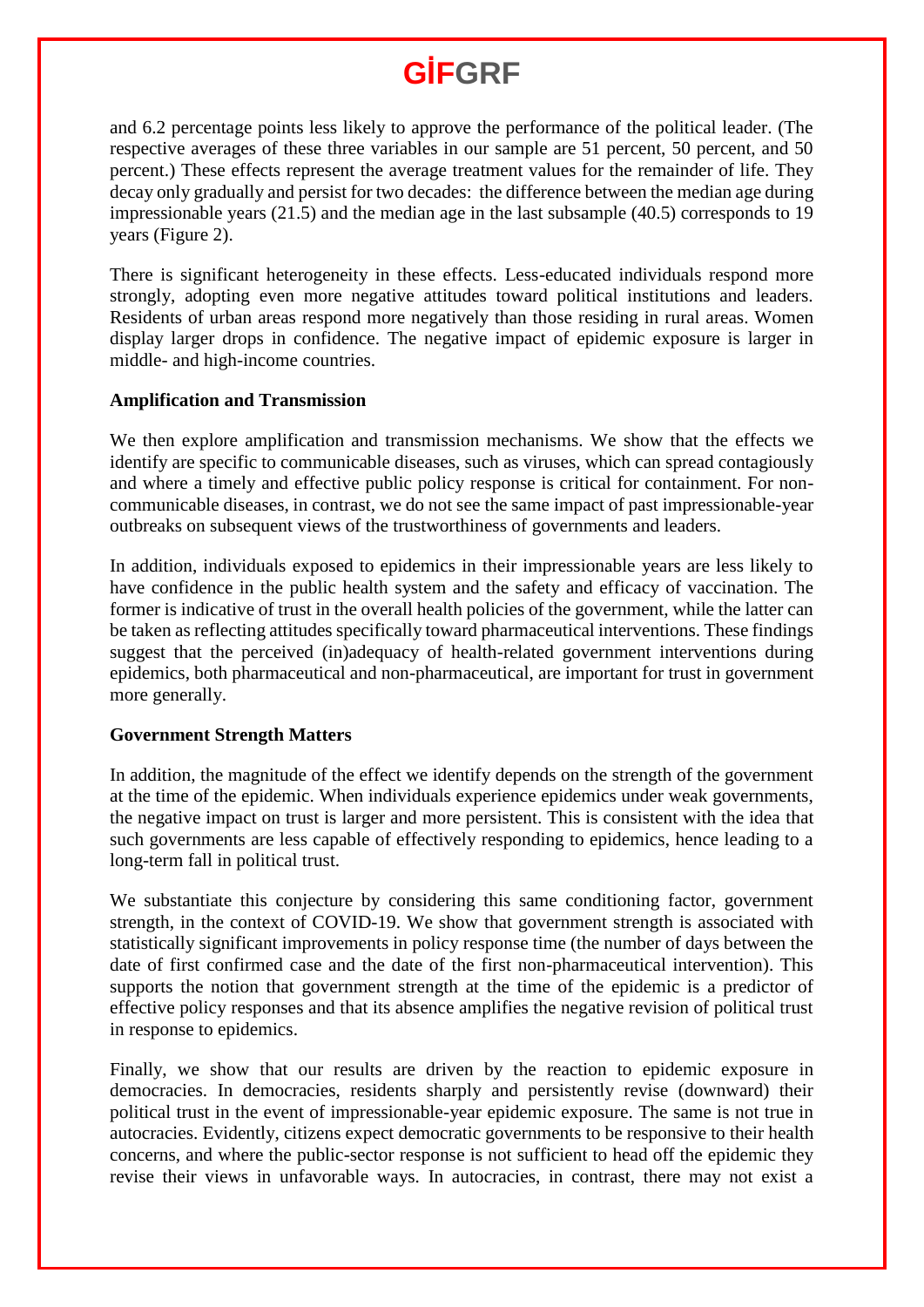comparable expectation of responsiveness and hence no impact on political trust. In addition, democratic regimes may find consistent messaging more difficult. Because such regimes are open, they may allow for a cacophony of conflicting official views, resulting in a larger impact on trust when things go wrong.

### **Conclusion**

Trust and confidence in government are important for the capacity of a society to organize an effective collective response to an epidemic. Yet there is also the possibility that experiencing an epidemic can negatively affect an individual's confidence in political institutions and trust in political leaders, with negative implications for this collective capacity. We have shown that this negative effect is large and persistent. Its largest and most enduring impact is on the attitudes of individuals who are in their impressionable late-adolescent and early-adult years when an epidemic breaks out.

In addition, epidemic exposure in one's impressionable years matters mainly for residents of democratic countries. Residents in democracies sharply revise downward their confidence and trust in political institutions and leaders following significant exposure, whereas the same is not true in autocracies. It may be that citizens expect democratic governments to be responsive to their concerns and that where the public-sector response is not adequate, they revise their attitudes unfavorably. In autocracies, there may not exist a comparable expectation of responsiveness. In addition, democratic regimes may find consistent messaging more difficult. Because such regimes are open, they may allow for a cacophony of conflicting official views, resulting in a larger impact on confidence and trust.

The implications are disturbing. Imagine that more trust in government is important for effective containment, but that failure of containment harms trust in government.<sup>4</sup> One can envisage a scenario where low levels of trust allow an epidemic to spread, and where the spread of the epidemic reduces trust in government still further, hindering the ability of the authorities to contain future epidemics and address other social problems. As Schmitt (2020) puts it, "lack of trust in government can be a circular, self-reinforcing phenomenon: Poor performance leads to deeper distrust, in turn leaving government in the hands of those with the least respect for it."

 $\overline{\phantom{a}}$ 

<sup>4</sup> A relevant study by Ajzenman et al. (2020) examines how political leader's words and actions affect people's behaviour in the context of COVID-19 pandemic. The authors show that after Brazil's president publicly and emphatically dismissed the risks associated with the COVID-19 virus and advises against isolation, social distancing by residents in pro-government localities fall relative to places in which pro-government sentiment is weaker.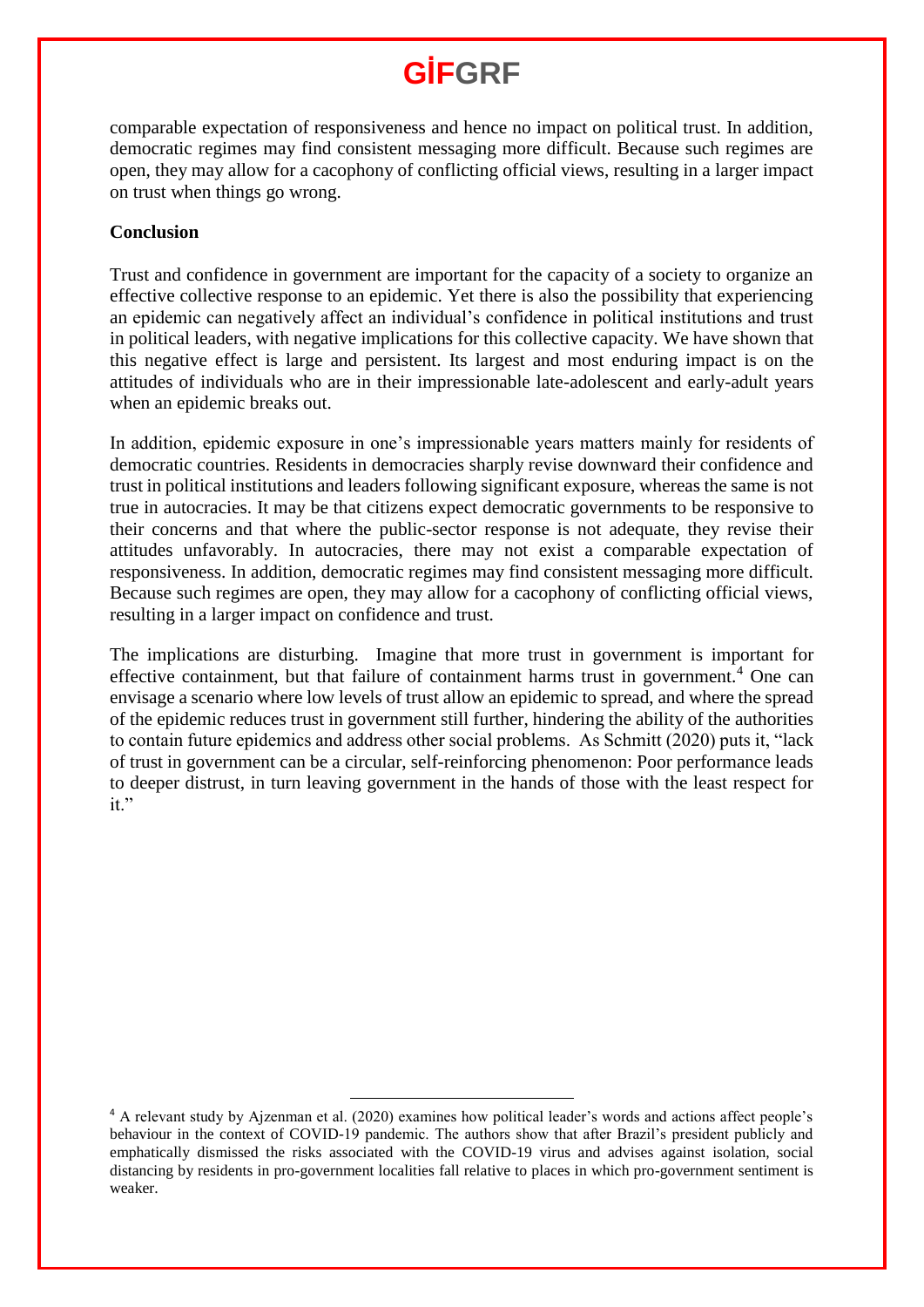#### **References**

C. G. Aksoy, B. Eichengren and O. Saka (2020), ["The Political Scar of Epidemics,](https://www.ebrd.com/publications/working-papers/the-political-scar-of-epidemics)" EBRD Working Paper No. 245.

Dawson, R. and K. Prewitt (1969), *Political Socialization*, Boston: Little, Brown & Co.

Dustmann, Christian, Barry Eichengreen, Sebastian Otten, Andre Sapire, Guido Tabellini and Gylfi Zoega, "Populism and trust in Europe," *VoxEU* (23 August).

Fukuyama, F. (2020), "The thing that determines a country's resistance to the coronavirus," *The Atlantic* (30 March)[, https://www.theatlantic.com/ideas/archive/2020/03/thing-determines](https://www.theatlantic.com/ideas/archive/2020/03/thing-determines-how-well-countries-respond-coronavirus/609025/)[how-well-countries-respond-coronavirus/609025/](https://www.theatlantic.com/ideas/archive/2020/03/thing-determines-how-well-countries-respond-coronavirus/609025/)

Giuliano, P., & A. Spilimbergo, (2014). "Growing up in a recession," *Review of Economic Studies 81*(2), 787-817.

Grosjean, Pauline (2019), "How WWII shaped political and social trust in the long run," *VoxEU* (9 September).

Krosnick, J. and D. Alwin (1989), "Aging and susceptibility to attitude change," *Journal of Personality and Social Psychology* 57: 416-425.

Rothstein, B. (2020), "Trust is the key to fighting the pandemic," *Scientific American* (24 March), [https://blogs.scientificamerican.com/observations/trust-is-the-key-to-fighting-the](https://blogs.scientificamerican.com/observations/trust-is-the-key-to-fighting-the-pandemic/)[pandemic/.](https://blogs.scientificamerican.com/observations/trust-is-the-key-to-fighting-the-pandemic/)

Schmitt, M. (2020), "In the wake of its COVID-19 failure, how do we restore trust in government?" *New America Weekly* (23 April).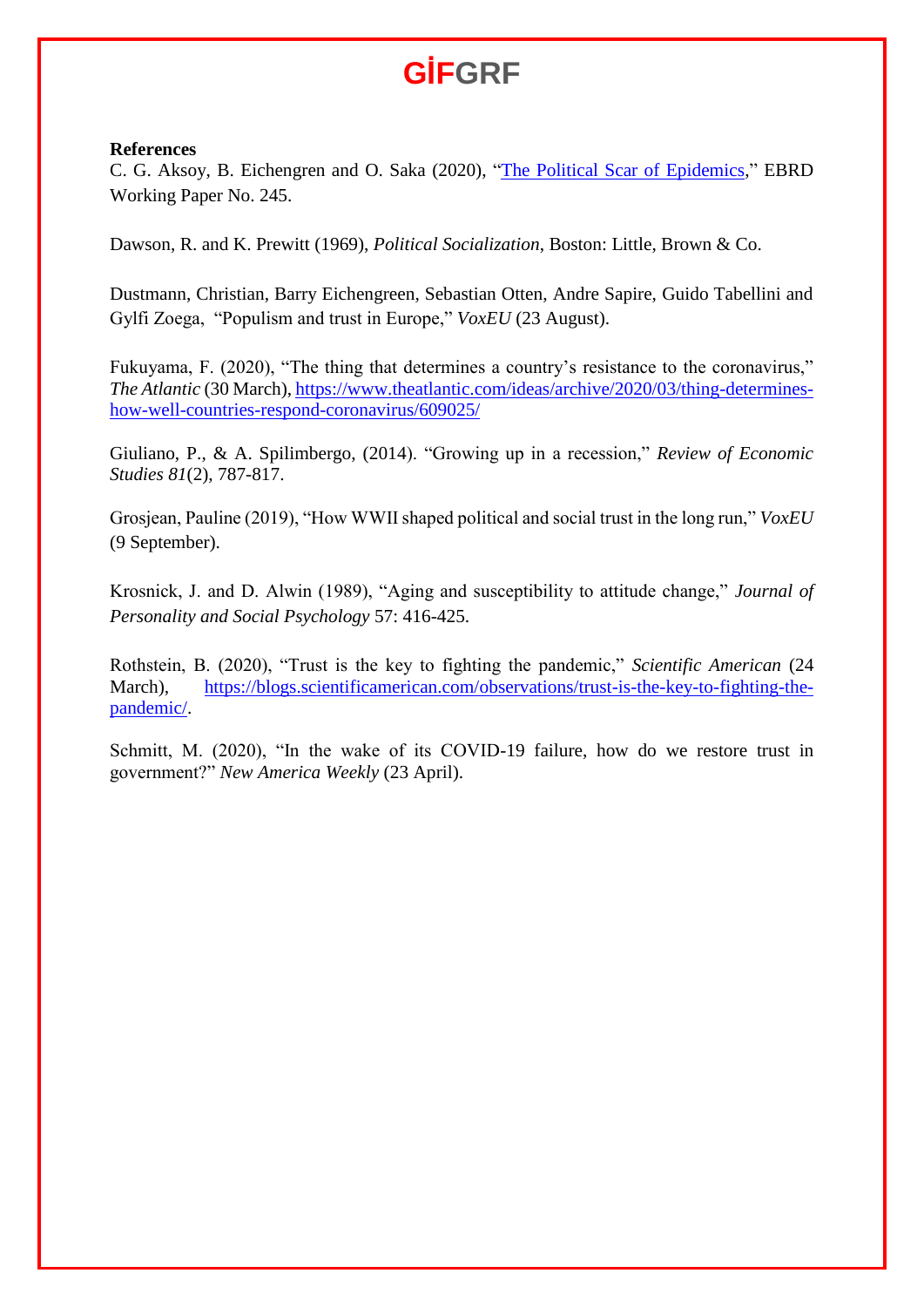

**Figure 1: Average Number of People (per million) Affected by Epidemics, 1970-2017**

Notes: This figure shows the number of people affected by epidemics (per million), averaged across all available years. Source: E DAT International Disaster Database, 1970-2017, UN Population Database, 1970-2017, and authors' calculations.